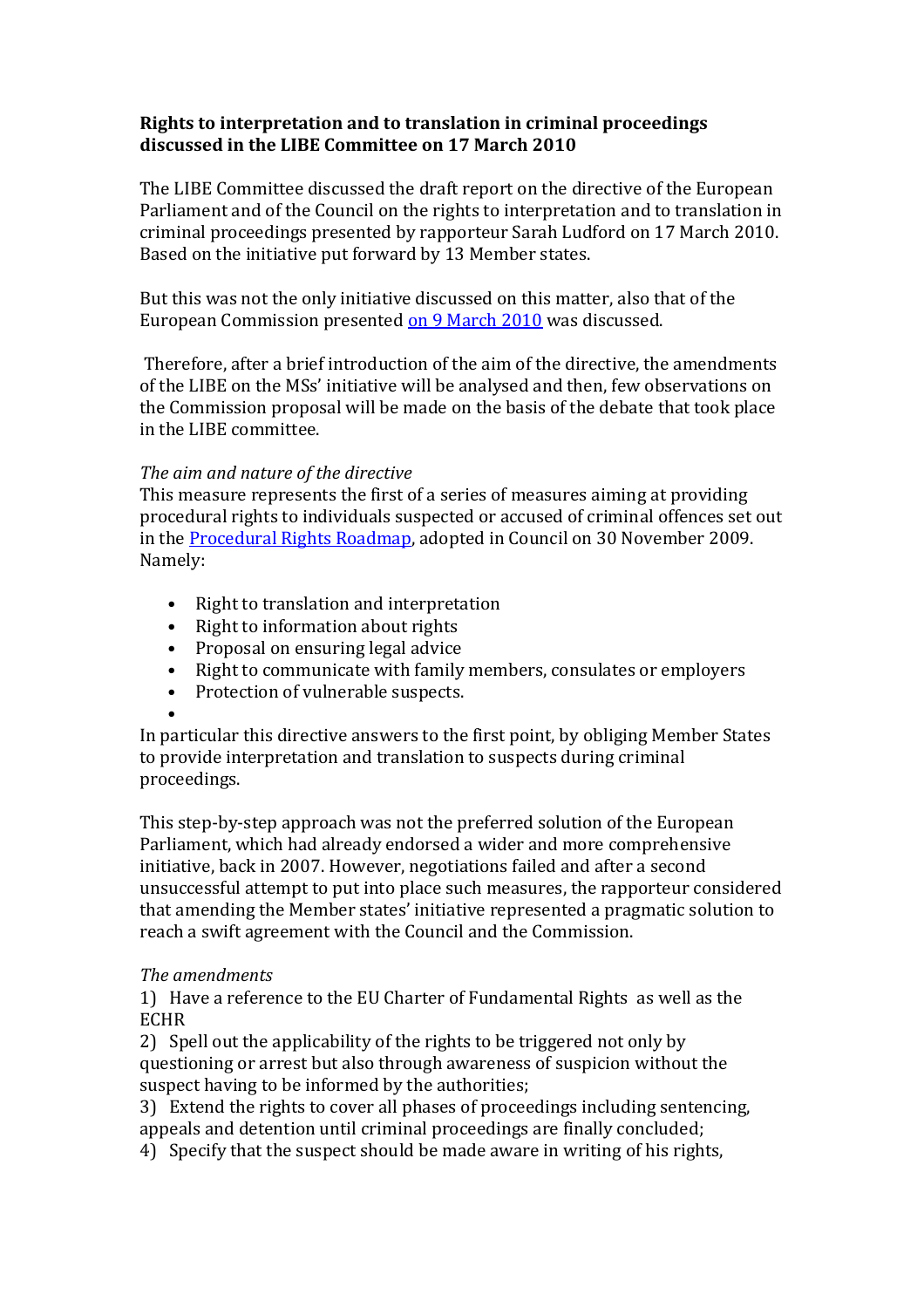5) Support for persons to compensate for a lack of linguistic skills to extend to all those with physical or mental impairments

6) Spell out the right to interpretation of suspect‐lawyer communications and translation of legal advice;

7) Identify the right to have written materials translated to include all the essential documents of the case

8) Include appeals to a judicial authority and a mechanism for complaints set up

9) Add provisions on training, and on qualification and registration of interpreters and translators

10) Add further safeguards: on recording, adequate time and facilities, and procedural deadlines to take account of interpretation and translation needs.

# *The European Commission proposal of 9 March 2010*

## *The scope*

"The scope of the Commission' initiative covers criminal proceedings and proceedings for the execution of a European Arrest Warrant. It covers any person from the time that they are suspected of having committed a criminal offence until the conclusion of the proceedings (including any appeal)." (…) "persons arrested or detained in connection with a criminal charge also come within the ambit of this provision. These rights start to apply from the time when the person is informed that he is suspected of having committed an offence."

## *Right to interpretation*

"interpretation should be provided during the investigative and judicial phases of the proceedings, i.e. during police questioning, at trial and at any interim hearings or appeals. This includes interpretation of communication between the suspected or accused person and his lawyer."

### *Right to translation of essential documents*

"The suspect has the right to written translation of essential documents (which) (…) include the charge sheet or indictment and any relevant documentary material such as key witness statements needed in order to understand "in detail, the nature and cause of the accusation against him" in accordance with Article 6(3)(a) of the ECHR. Translation should also be provided of any detention order or order depriving the person of his liberty and the judgment, which is necessary for the person to exercise his right of appeal". (…) "A person may also waive their right to translation on the condition that they have received legal advice beforehand."

## *Quality of the interpretation and translation*

This Article sets out the basic requirement to safeguard the quality of interpretation and translation.

### *Non-regression clause*

"The purpose of this Article is to ensure that setting common minimum standards in accordance with this Directive does not have the effect of lowering standards in certain Member States and that the standards set in the European Convention on Human Rights, in the Charter of Fundamental Rights and in other relevant provisions of international law are maintained."